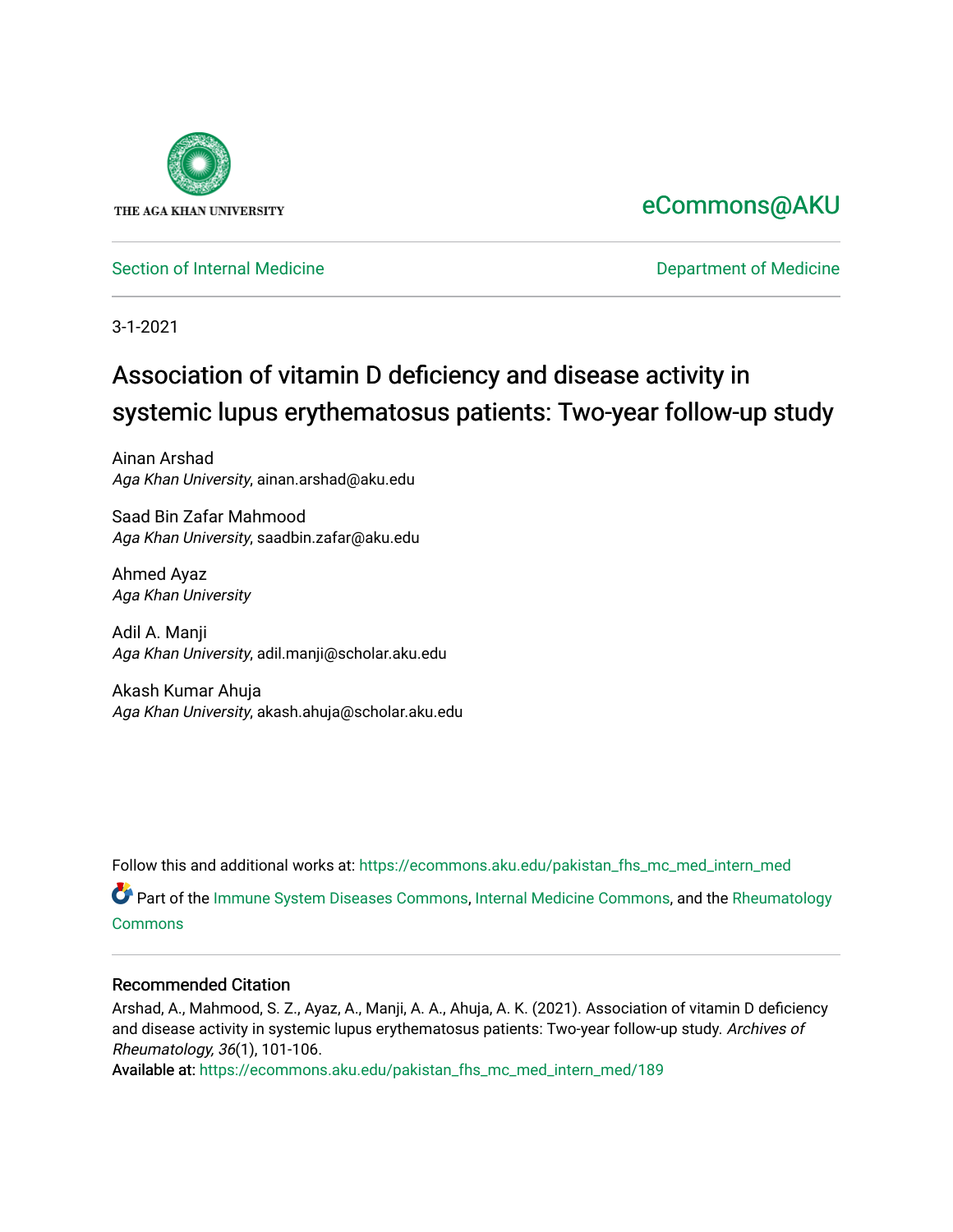

**ORIGINAL ARTICLE**

## **Association of vitamin D deficiency and disease activity in systemic lupus erythematosus patients: Two-year follow-up study**

Ainan Arshad<sup>1</sup><sup>®</sup>, Saad Bin Zafar Mahmood<sup>1</sup><sup>®</sup>, Ahmed Ayaz<sup>2</sup><sup>®</sup>, Adil Al Karim Manji<sup>2</sup>D, Akash Kumar Ahuja<sup>2</sup>D

*1 Department of Medicine, Aga Khan University, Karachi, Pakistan 2 Medical College, Aga Khan University, Karachi, Pakistan*

#### *ABSTRACT*

**Objectives:** This study aims to determine the prevalence of vitamin D deficiency in Pakistani systemic lupus erythematosus (SLE) patients and the effect of vitamin D deficiency on the severity and outcomes of SLE.

Patients and methods: This retrospective study evaluated SLE patients presenting to our hospital between January 2009 and December 2018. A total of 98 patients (13 males, 85 females; mean age 39.8±14.9 years; range, 16 to 73 years) with vitamin D levels available at the time of diagnosis were included in the study. Disease activity was measured using SLE disease activity score at the time of diagnosis and at the two-year mark.

Results: Sixty-five patients were deficient in Vitamin D and out of those 46 were severely deficient. The severe disease group had more patients with vitamin D deficiency at both visits (43/78 and 33/46) while patients in remission all had normal vitamin D (12/12 and 14/14) (p≤0.001).

**Conclusion:** Vitamin D deficiency is common in SLE patients and also significantly associated with increased disease activity at the time of diagnosis and at the two-year mark. We hope this study becomes a platform for the global medical community to come together and implement early screening and monitoring of vitamin D levels and to determine the optimal level of supplementation for prevention of poor outcomes in SLE. *Keywords:* Autoimmune disease, rheumatology, systemic lupus erythematosus, vitamin D.

Vitamin D is the common denomination of a collection of sterols belonging to a class of secosteroids playing a vital role in phosphocalcic metabolism. The main circulating form of vitamin D is 25-hydroxy vitamin D (25-(OH)D) formed by hydroxylation of cholecalciferol in the liver.<sup>1,2</sup> Its function is mediated through the vitamin D receptors (VDRs) which are not only found in bones and kidney but also in muscles.<sup>1</sup> Immune cells including the dendritic cells, macrophages, monocytes, and lymphocytes (B and T cells) are capable of converting 25-(OH)D3 to 1,25-(OH)2D3, theoretically endowing the immunocytes with a higher level of vitamin D-related immune response control at the inflamed sites and demonstrating the important role that vitamin D has in the immune system.2 Another piece of evidence that suggests a potential role of vitamin D in the immune system and the mediation of autoimmune diseases is the presence of VDR polymorphisms, namely, ApaI, FokI, BsmI, and TaqI, which have been found to be associated with the development of autoimmunity.<sup>2,3</sup>

Systemic lupus erythematosus (SLE) is a multisystem autoimmune inflammatory disease mainly affecting females of childbearing age. It is characterized by a large spectrum of clinical

Tel: +922133104123 e-mail: ainan\_arshad@hotmail.com

*Citation:*

Arshad A, Mahmood SBZ, Ayaz A, Manji AAK, Ahuja AK. Association of vitamin D deficiency and disease activity in systemic lupus erythematosus patients: Two-year follow-up study. Arch Rheumatol 2021;36(1):101-106.

This is an open access article under the terms of the Creative Commons Attribution-NonCommercial License. which permits use. distribution and reproduction in any medium. provided the original work is properly cited and is not used for commercial purposes (http://creativecommons.org/licenses/by-nc/4.0/).

*Received:* April 20, 2020 *Accepted:* June 08, 2020 *Published online:* December 10, 2020

**Correspondence:** Ainan Arshad, MD. Department of Medicine, Aga Khan University, 74800 Karachi, Pakistan.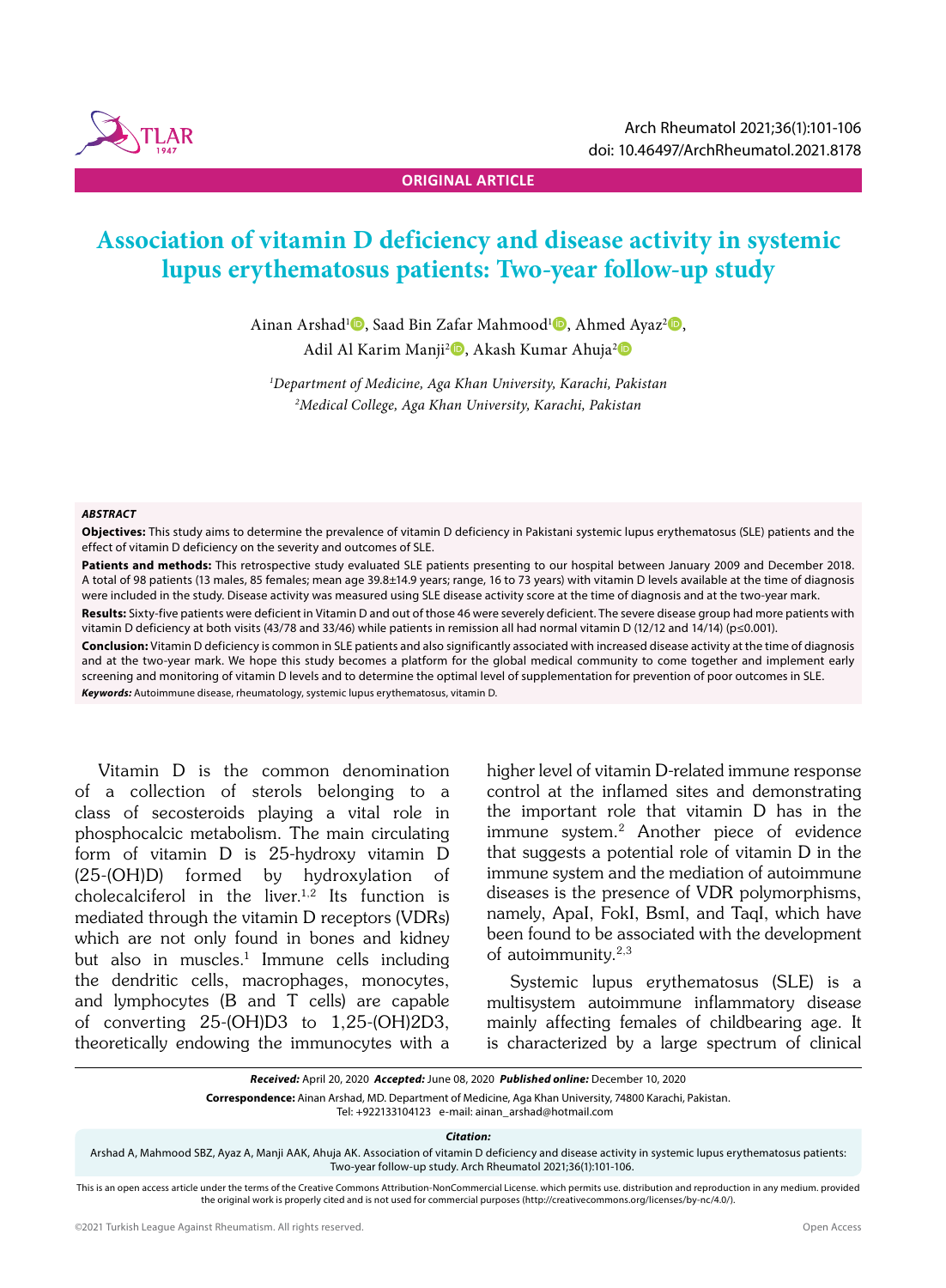manifestations accompanied by prototypic abnormalities of the immune system characterized by immune-complex induced inflammation.4

One of the most effective ways of assessing severity of this disease is by continuously monitoring disease activity which also helps in determining prognosis and extent of organ damage, ultimately dictating the treatment modality. The SLE Disease Activity Index 2000 (SLEDAI-2K) has been the most widely used SLE disease activity measure.<sup>5</sup> However, the performance of SLEDAI in detecting clinically meaningful changes in disease activity is limited, since each item of SLEDAI is scored dichotomically, with the same numerical weight regardless of the severity of change observed.<sup>6</sup> In addition, potentially severe lupus manifestations, such as hemolytic anemia, pneumonitis, types of rash, and systemic vasculitis are not scored in SLEDAI.<sup>6</sup>

These limitations had important implications on target-driven management of SLE in daily clinical practice, and in assessing the efficacy of new medications in clinical trials. Thus, there was an urgent need for a new tool which was able to accurately capture clinically meaningful changes in SLE disease activity. Jesus et al.,<sup>6</sup> validated a new tool for the measurement of SLE disease activity: the SLE disease activity score (SLE-DAS). This provides an accurate, continuous, and userfriendly global measure of SLE disease activity with improved sensitivity to change and high specificity, in comparison to SLEDAI-2K.

Systemic lupus erythematosus patients are at a heightened risk of being deficient in vitamin D due to reduced exposure to the sun, renal damage, and continuous use of medications (such as chronic steroids and hydroxychloroquine) with the potential of altering metabolism of vitamin D.7 SLE has been found to be substantially T-cell driven with the T helper type 1 (Th1) and Th17 cluster of differentiation 4+ T cells being chiefly responsible for driving the pro-inflammatory response in SLE.8 As 1,25-(OH)2D3 dampens the pro-inflammatory response of Th17, it is theoretically possible to suppress the SLE disease with vitamin D treatment.

Studies from around the world have stated the prevalence of vitamin D deficiency in SLE patients to be varied but up to 90% in some articles.1,9 Unfortunately, there is scarcity of local data to look for vitamin D status in autoimmune diseases. Only two articles were found that show the relationship of vitamin D with rheumatoid arthritis and vitiligo in Pakistani population; $10,11$ however, to our knowledge, no study has been conducted investigating the association of SLE and vitamin D in Pakistani population. Therefore, in this study, we aimed to determine the prevalence of vitamin D deficiency in Pakistani SLE patients and the effect of vitamin D deficiency on the severity and outcomes of SLE.

### PATIENTS AND METHODS

This retrospective study was conducted at Department of Medicine, Aga Khan University Hospital. A total of 500 patients were diagnosed as SLE during hospital stay or clinic appointment between January 2009 and December 2018. Diagnosis of SLE was confirmed by applying the Systemic Lupus International Collaborating Clinics-12 criteria.12 This visit was characterized as the first visit (even if the patient had disease previously or had been newly diagnosed) to the hospital and vitamin D levels were noted from this visit. The second visit of the patient was taken after 48 months and disease activity was assessed at both visits and then compared with relation to vitamin D level. Patients with vitamin D not checked within one week of the first visit or those who were already on vitamin D supplements, or had other existing connective tissue diseases, hepatitis B, hepatitis C, human immunodeficiency virus, sarcoidosis, parathyroid disorders, chronic liver disease, or chronic kidney disease were excluded. Finally, 98 patients (13 males, 85 females; mean age:  $39.8 \pm 14.9$  years; range, 16 to 73 years) were included. The study protocol was approved by the Ethical Review Committee of the Aga Khan University Hospital. A written informed consent was obtained from each patient. The study was conducted in accordance with the principles of the Declaration of Helsinki.

The data were collected from the medical records of patients using a pre-designed pro forma. Information collected included demographics, clinical characteristics of SLE, vitamin D levels, and SLE-DAS at the time of diagnosis and at the two-year mark. Disease activity was also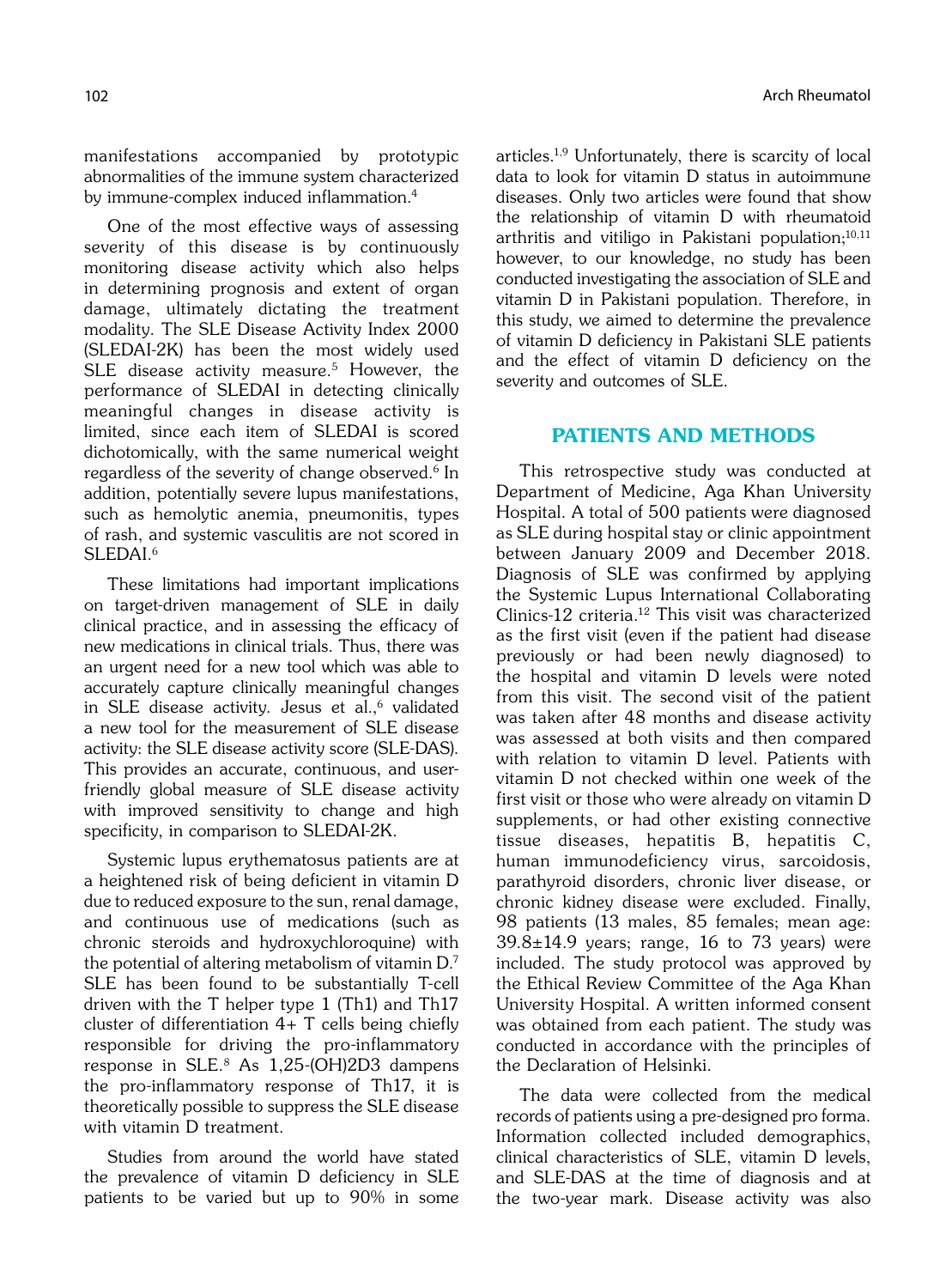monitored via complement component (C) 3, C4, and anti-double-stranded deoxyribonucleic acid (anti-dsDNA). Anti-dsDNA was labeled as positive with values of greater than 25 IU/mL while C3 and C4 values of less than 0.8 and 0.1 were considered as significant. Vitamin D levels were categorized as normal (more than 20 ng/mL), mild deficiency (less than 20 ng/mL), and severe deficiency (less than 12 ng/mL). SLE-DAS was used to calculate DAS at both visits and then on the basis of the score, the disease was appropriately categorized as remission (less than 2.08), low disease activity (less than 3.77), moderate disease activity (less than 7.64), and severe disease activity (more than 7.64).<sup>6</sup>

#### Statistical analysis

The IBM SPSS version 22.0 software (IBM Corp., Armonk, NY, USA) was used for statistical analysis. Qualitative variables were presented as frequency and percentages and continuous variables as mean with standard deviation. For continuous variables, we used Student t-test or Wilcoxon rank-sum test and chi-square test or Fisher exact test for categorical variables to identify differences between the vitamin D deficient and non-deficient groups. P value less than 0.05 was considered statistically significant.

#### RESULTS

Among the included patients, 87% were females and the mean age at the time of diagnosis was 39.8±14.9 years (range, 16 to 73 years). The most common clinical manifestations were mucosal ulcers

Table 1. Comparison of demographics and clinical characteristics of systemic lupus erythematosus patients according to level of vitamin D deficiency

|                              |                     | Level of vitamin D deficiency      |                                     |                                         |       |
|------------------------------|---------------------|------------------------------------|-------------------------------------|-----------------------------------------|-------|
|                              | Overall<br>$(n=98)$ | Normal vitamin D<br>level $(n=33)$ | Mild vitamin D<br>deficiency (n=29) | Severe vitamin D<br>deficiency $(n=46)$ |       |
|                              | $\mathsf{n}$        | $\mathsf{n}$                       | n                                   | $\mathsf{n}$                            | p     |
| Age (year)<br><45<br>$>45$   | 64<br>34            | 23<br>10                           | 12<br>7                             | 29<br>17                                | 0.809 |
| <b>Sex</b><br>Male<br>Female | 13<br>85            | 6<br>27                            | $\overline{2}$<br>17                | 5<br>41                                 | 0.593 |
| Residence<br>Urban<br>Rural  | 67<br>31            | 22<br>11                           | 13<br>6                             | 32<br>14                                | 0.963 |
| Arthritis                    | 51                  | 15                                 | 12                                  | 24                                      | 0.469 |
| Localized rash               | 44                  | 14                                 | 11                                  | 19                                      | 0.445 |
| Generalized rash             | 24                  | 8                                  | 3                                   | 13                                      | 0.568 |
| Alopecia                     | 21                  | 7                                  | $\mathbf{1}$                        | 13                                      | 0.121 |
| Mucosal ulcers               | 56                  | 16                                 | 10                                  | 30                                      | 0.302 |
| Systemic vasculitis          | 25                  | 6                                  | 6                                   | 13                                      | 0.476 |
| Mucocutaneous vasculitis     | 21                  | 8                                  | $\overline{2}$                      | 11                                      | 0.435 |
| Neuropsychiatric symptoms    | 12                  | 1                                  | 1                                   | 10                                      | 0.026 |
| Serositis                    | 20                  | 4                                  | $\mathbf{1}$                        | 15                                      | 0.016 |
| Cardiopulmonary features     | 23                  | 3                                  | 3                                   | 17                                      | 0.011 |
| Myositis                     | 19                  | $\mathbf{2}$                       | $\overline{2}$                      | 15                                      | 0.007 |
| Proteinuria                  | 29                  | 9                                  | $\overline{2}$                      | 18                                      | 0.067 |
| Leukopenia                   | 15                  | 3                                  | 5                                   | 7                                       | 0.252 |
| Hemolytic anemia             | 31                  | 4                                  | 5                                   | 22                                      | 0.001 |
| Thrombocytopenia             | 31                  | 3                                  | 6                                   | 22                                      | 0.003 |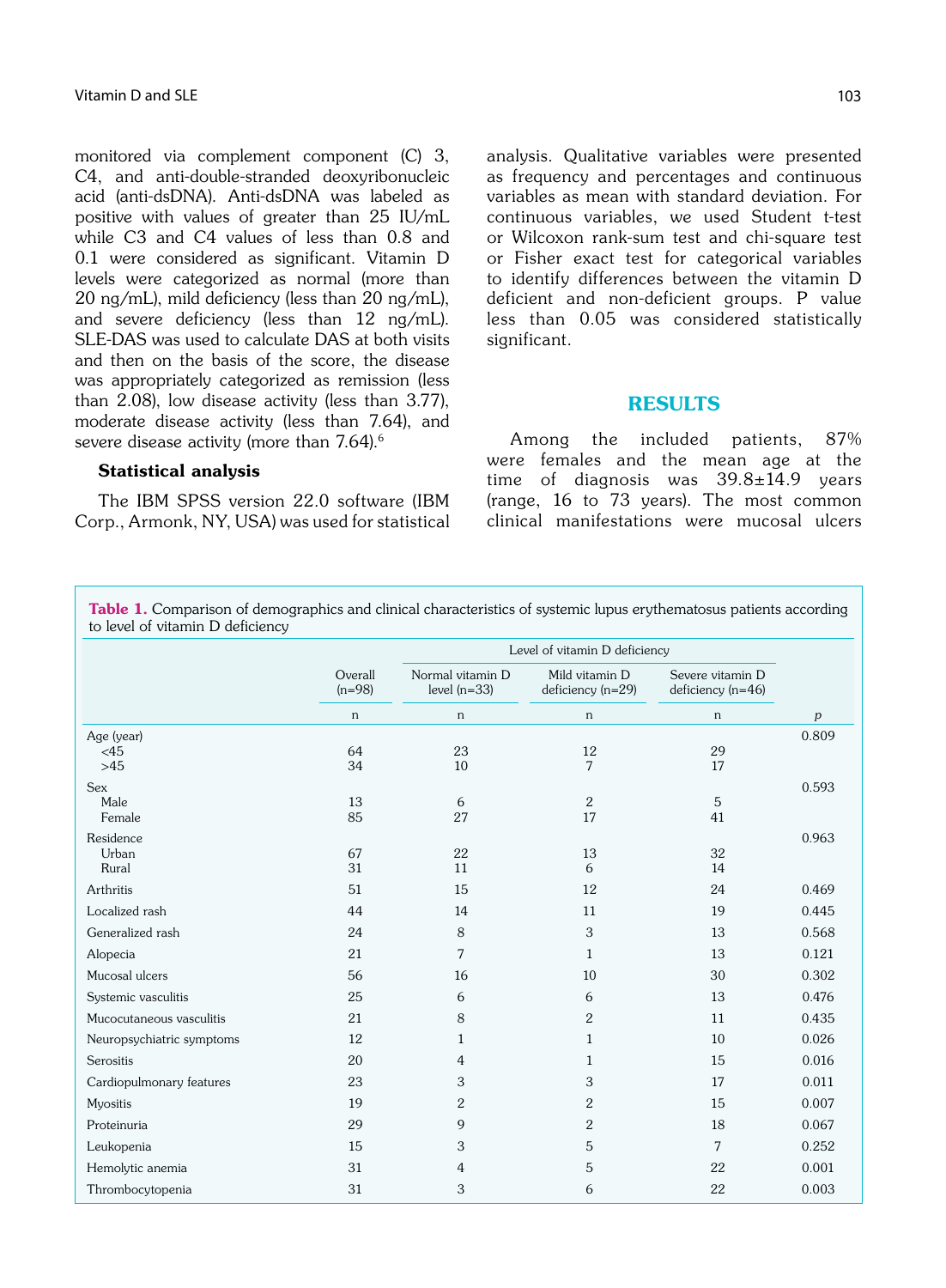

Figure 1. Scatter plot showing inverse relationship between vitamin D levels and systemic lupus erythematosus disease activity scores at end of study period (48 months after first visit). DAS: Disease activity score.

(n=56; 57%), arthritis (n=51; 52%), and localized rash (n=44; 452%). Mean vitamin D level was 19.9±17.8 (range, 1.5 to 85.9). Sixty-five patients were deficient in Vitamin D and out of those 46 were severely deficient. Table 1 compares the clinical characteristics of SLE with vitamin D level status. Severe vitamin D deficiency was significantly associated with neuropsychiatric symptoms, serositis, cardiopulmonary features, myositis, hemolytic anemia, and thrombocytopenia (p≤0.05).

The overall mean SLE-DASs at diagnosis and at the two-year mark were 30.9±19.0 (range, 0 to 80) and  $10.9 \pm 10.4$  (range, 0 to 54), respectively. Figure 1 illustrates the inverse relationship between the vitamin D levels and the SLE-DASs. Table 2 shows the comparison between vitamin D levels and SLE disease activity indicators. C3 and C4 levels showed a significant association with vitamin D levels (p≤0.05). Furthermore, there was a significant association between SLE-DAS status and vitamin D deficiency. The severe disease group had more patients with vitamin D deficiency at both visits (43/78 and 33/46) while patients in remission all had normal vitamin  $D(12/12)$  and  $14/14$  $(p \le 0.001)$ .

#### **DISCUSSION**

The role of vitamin D and the impact of its deficiency on multiple autoimmune diseases have long been a subject of discussion in the medical literature. SLE patients have a complicated relationship with vitamin D. The reason behind this is because some researchers believe that

Table 2. Comparison of systemic lupus erythematosus disease activity indicators according to level of vitamin D deficiency

|                                                                   |                      | Level of vitamin D deficiency      |                                       |                                         |       |
|-------------------------------------------------------------------|----------------------|------------------------------------|---------------------------------------|-----------------------------------------|-------|
|                                                                   | Overall<br>$(n=98)$  | Normal vitamin D<br>level $(n=33)$ | Mild vitamin D<br>$deficiency (n=29)$ | Severe vitamin D<br>$deficiency (n=46)$ |       |
|                                                                   | n                    | n                                  | n                                     | n                                       | p     |
| <b>ANA</b>                                                        | 62                   | 17                                 | 12                                    | 33                                      | 0.184 |
| Anti-dsDNA                                                        | 68                   | 19                                 | 14                                    | 35                                      | 0.192 |
| Decreased C <sub>3</sub> and C <sub>4</sub>                       | 41                   | 8                                  | 11                                    | 22                                      | 0.032 |
| SLE-DAS (first visit)<br>Severe<br>Moderate<br>Mild<br>Remission  | 78<br>6<br>2<br>12   | 17<br>2<br>$\overline{2}$<br>12    | 18<br>0<br>$\overline{0}$             | 18<br>$\Omega$<br>$\mathbf{0}$          | 0.001 |
| SLE-DAS (second visit)<br>Severe<br>Moderate<br>Mild<br>Remission | 46<br>26<br>12<br>14 | 3<br>10<br>6<br>14                 | 10<br>6<br>3<br>$\Omega$              | 33<br>10<br>3<br>$\mathbf{0}$           | 0.001 |

ANA: Antinuclear antibody; Anti-dsDNA: Anti-double-stranded deoxyribonucleic acid antibody; C3 and C4: Complement components 3 and 4; SLE-DAS: Systemic lupus erythematosus-disease activity score.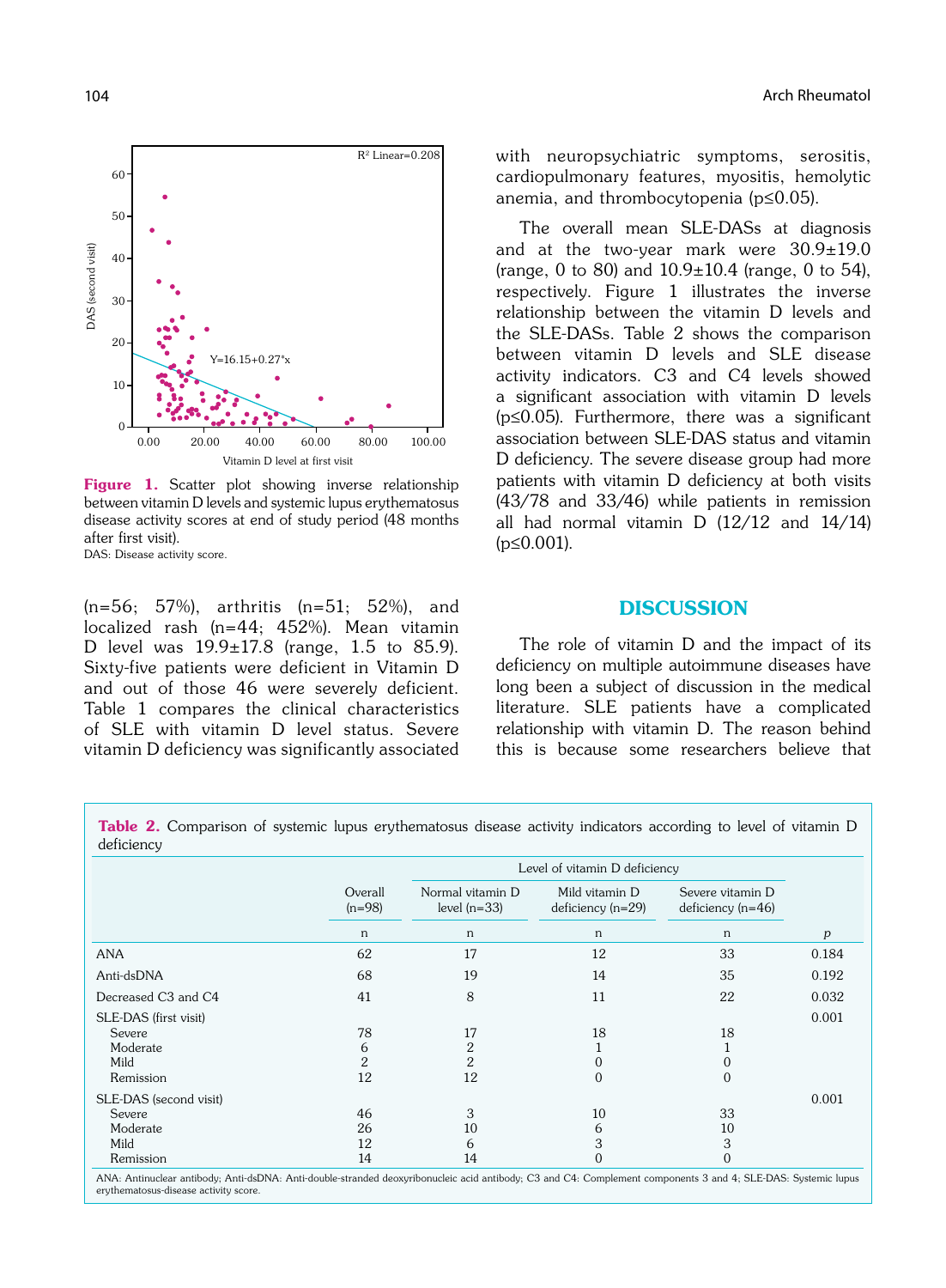SLE patients have multiple risk factors resulting in vitamin D deficiency, while the rest are of the opinion that vitamin D deficiency is itself a cause of SLE in such patients.<sup>9</sup>

The results of this study have demonstrated that vitamin D deficiency is an extremely common occurrence in SLE patients with two thirds being deficient and more than half being severely deficient. It has also showed that there is a strong association between vitamin D deficiency and disease activity. Other studies have displayed a similar level of prevalence which ranges from 16 to 96% and can vary depending on a number of factors such as environmental, geographical, and genetic factors.13

The mean vitamin D level in the present study was 19.8±17.8 ng/mL, which is almost similar to that seen in Egypt (17.6±6.9 ng/mL), Saudi Arabia  $(19.1\pm9.5 \text{ ng/mL})$ , and Spain  $(22 \text{ ng/mL})$ .<sup>1,9,14</sup> In contrast, an Indian study reported very low mean vitamin D level of around 11.61.<sup>15</sup> However, prevalence of vitamin D deficiency in the present study was around 64.3% which is quite lower than all four studies above which have mentioned a prevalence of greater than 90% in each. As this is a retrospective study, this might be due to the poor data record.

There are few studies evaluating the association of vitamin D deficiency and SLE disease activity and even fewer assessing long-term outcomes. Our study demonstrates an inverse relationship between vitamin D levels and SLE disease activity. Patients with vitamin D deficiency had a significantly higher disease activity at the time of diagnosis and two years later. A recent report by Amital et al.<sup>16</sup> displayed similar results using the SLEDAI and European Consensus Lupus Activity Measurement scoring systems, and presented an inverse correlation between the two variables. Similarly, Ben-Zvi et al.<sup>17</sup> also reported an increasing trend of disease activity with decreasing vitamin D levels. Dutta et al., $^{18}$  in their very recent study from India, concluded that the vitamin D deficient group was three times more likely of developing high disease activity (odds ratio: 3.9; p<0.05) compared with the control group.

This study has some limitations. The findings of the study are limited due to a retrospective study design, small sample size because of fewer patients having recorded Vitamin D levels and due to the use of a new scale for assessing disease severity which has not been used at a big scale. Furthermore, since the majority of the patients presenting to our tertiary hospital had either been previously admitted elsewhere or were from far-flung areas, true vitamin D values could not be found. Another problem with retrospective data collection was the quality of the data in the file and the variability in the examinations performed by physicians. Still, this study is the first of its kind from Pakistan which assesses the prevalence of vitamin D deficiency in SLE patients and also demonstrates the association between vitamin D deficiency and SLE disease activity. It offers new local information to clinicians which can influence clinical practice. However, to better understand the impact of vitamin D deficiency on SLE patients and to assess its prognostic significance, further specifically designed prospective cohort studies are needed.

In conclusion, vitamin D deficiency is prevalent in SLE patients and is significantly associated with more active disease at the time of diagnosis and at the two-year mark. We hope this study becomes a platform for the global medical community to come together and implement early screening and monitoring of vitamin D levels and to determine the optimal level of supplementation for prevention of poor outcomes in SLE.

#### Declaration of conflicting interests

The authors declared no conflicts of interest with respect to the authorship and/or publication of this article.

#### Funding

The authors received no financial support for the research and/or authorship of this article.

#### REFERENCES

- 1. Ruiz-Irastorza G, Egurbide MV, Olivares N, Martinez-Berriotxoa A, Aguirre C. Vitamin D deficiency in systemic lupus erythematosus: prevalence, predictors and clinical consequences. Rheumatology (Oxford) 2008;47:920-3.
- 2. Mak A. The Impact of Vitamin D on the Immunopathophysiology, Disease Activity, and Extra-Musculoskeletal Manifestations of Systemic Lupus Erythematosus. Int J Mol Sci 2018;19:2355.